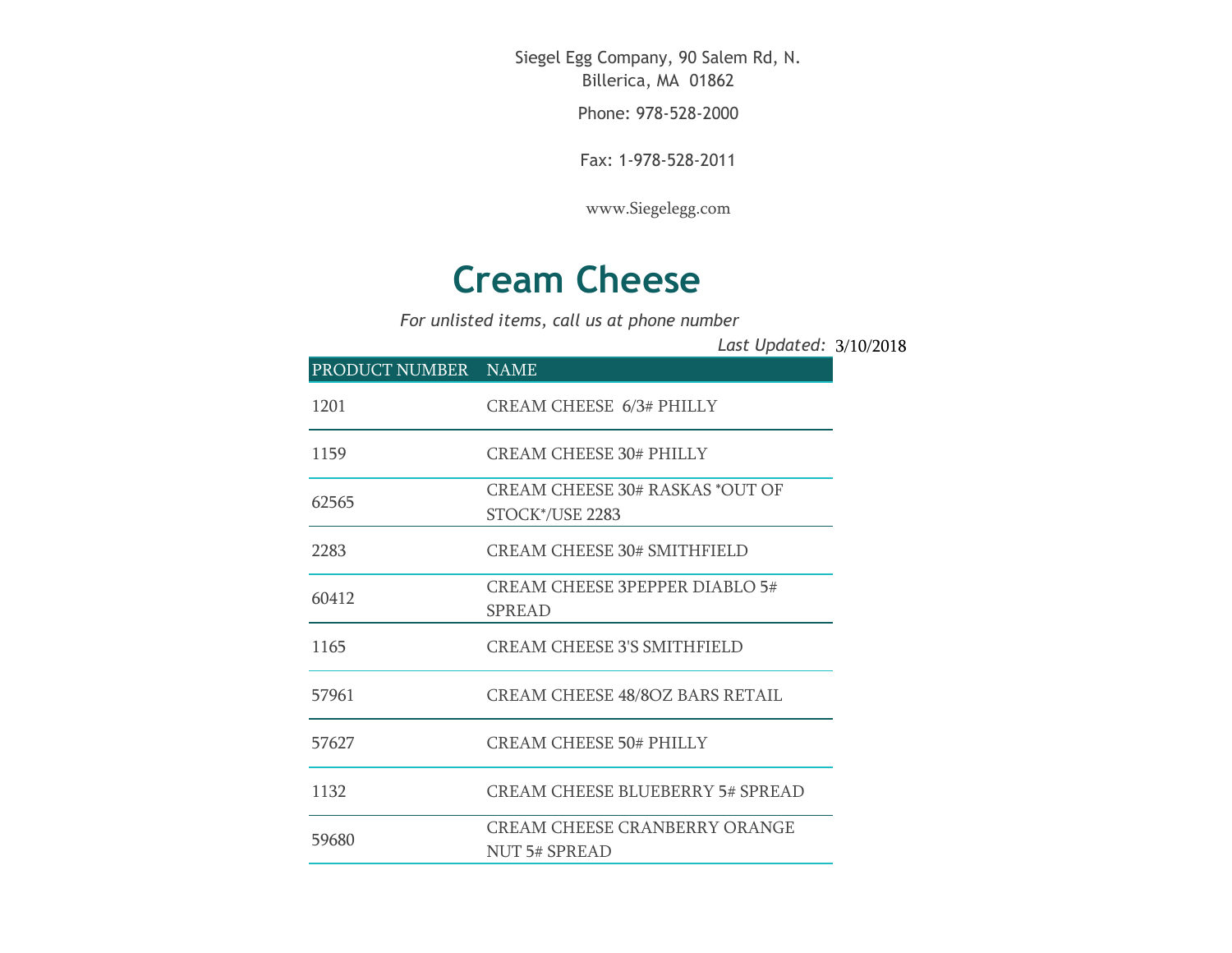| PRODUCT NUMBER | <b>NAME</b>                                                        |
|----------------|--------------------------------------------------------------------|
| 58968          | <b>CREAM CHEESE CULT 30# HAHNS</b>                                 |
| 56927          | <b>CREAM CHEESE GARLIC HERB 2/5#</b><br><b>CHAMON</b>              |
| 1144           | <b>CREAM CHEESE GARLIC HERB 5# SPREAD</b>                          |
| 1147           | CREAM CHEESE HORSERADISH 5# SPREAD                                 |
| 1522           | <b>CREAM CHEESE IMITATION 12/8OZ HERB</b><br><b>CHIVE</b>          |
| 1519           | <b>CREAM CHEESE IMITATION 12/8OZ PLAIN</b>                         |
| 59646          | <b>CREAM CHEESE IMITATION TRANS FREE</b><br>30#                    |
| 63397          | <b>CREAM CHEESE LITE 30# CALIFORNIA</b><br><b>DARIES</b>           |
| 1162           | <b>CREAM CHEESE LITE 30# PHILLY</b>                                |
| 1171           | <b>CREAM CHEESE LITE 30# SMITHFIELD</b>                            |
| 2017           | <b>CREAM CHEESE LITE 3'S SMITHFIELD</b>                            |
| 63163          | <b>CREAM CHEESE NEUFCHATEL RBST 30#</b><br><b>CALIFORNIA DAIRY</b> |
| 59004          | <b>CREAM CHEESE OLIVE PIMENTO 5#</b><br><b>SPREAD</b>              |
| 56261          | <b>CREAM CHEESE PC CHIVE PHILLY</b>                                |
| 1174           | <b>CREAM CHEESE PC CUPS</b>                                        |
| 56262          | <b>CREAM CHEESE PC GARDEN VEGETABLE</b><br><b>PHILLY</b>           |
| 63099          | <b>CREAM CHEESE PC KRAFT</b>                                       |